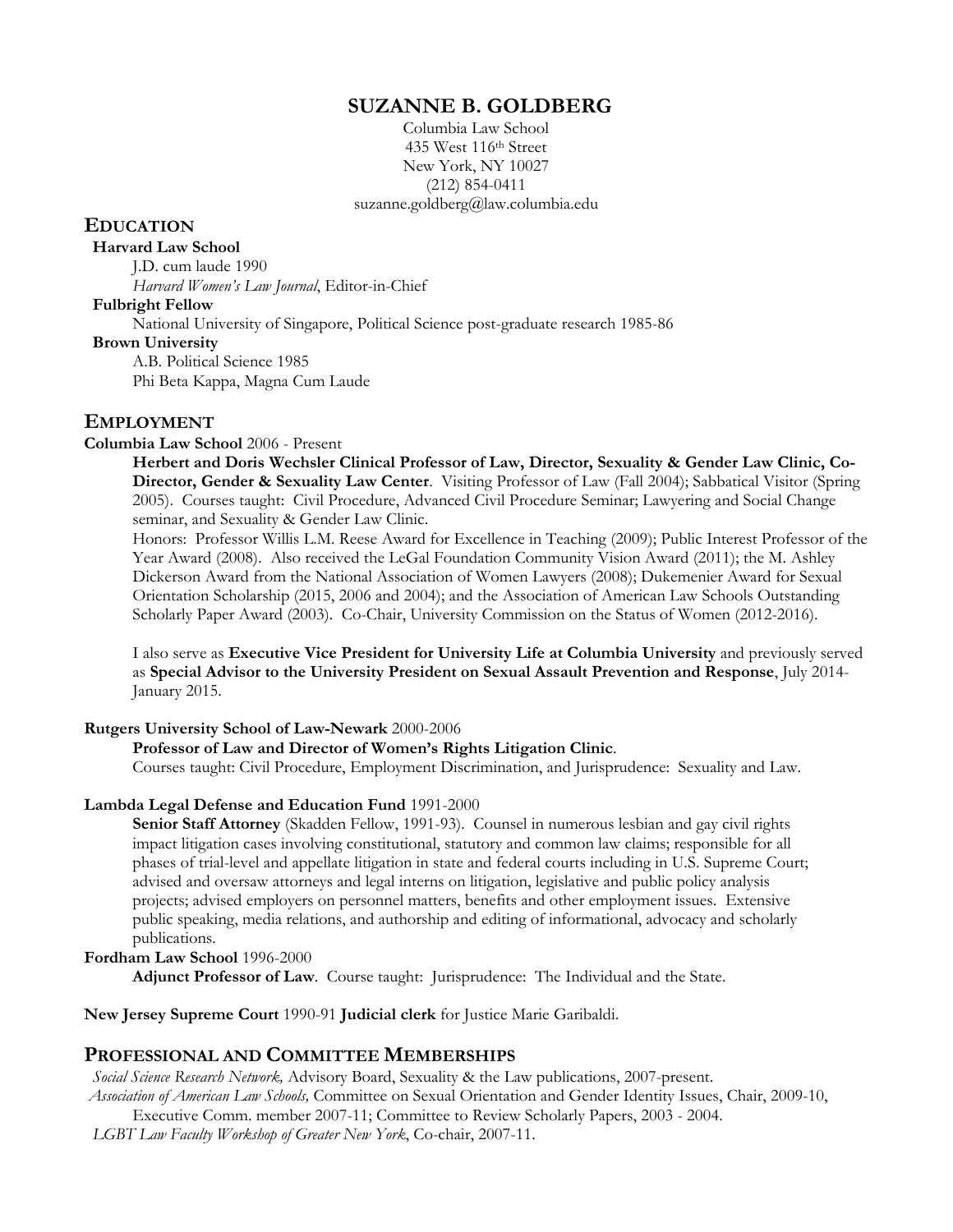*Association of the Bar of the City of New York*

Committees: Sex and Law, 2001-2003; Lesbian and Gay Rights, 1998-2000; Civil Rights, 1995-1998.  *Columbia Journal of Law and Social Problems,* Board of Directors 2007-present.

 *Georgetown Journal of Gender and the Law*, *Annual Review* Board of Advisors 1999-present.

*Immigration Equality/Lesbian and Gay Immigration Rights Task Force* 1998-2005, Chair, Board of Directors, 1999-2004, Founder 1994.

# **PUBLICATIONS**

# Articles and Essays

*Free Expression on Campus: Mitigating the Costs of Contentious Speakers*, 41 HARVARD JOURNAL OF LAW & PUBLIC POLICY (2018).

*Is There Really a Sex Bureaucracy?*, 7 CALIFORNIA LAW REVIEW ONLINE 107 (2016).

*Reflections on* Obergefell *and the Family-Recognition Framework's Continuing Value*, 84 UNIVERSITY OF MISSOURI-KANSAS CITY LAW REVIEW 707 (2016).

Obergefell *at the Intersection of Civil Rights and Social Movements*, 6 CALIFORNIA LAW REVIEW CIRCUIT 157 (2015).

*Multidimensional Advocacy as Applied: Marriage Equality and Reproductive Rights*, COLUMBIA JOURNAL OF GENDER AND LAW (2015).

*Risky Arguments in Social Justice Litigation: The Case of Sex Discrimination and Marriage Equality*, 114 COLUMBIA LAW REVIEW 2087 (2014) (Received *Dukeminier Award* for the Best Sexual Orientation Law Review Articles of 2015 From The Williams Institute of UCLA Law School).

*Article III Double-Dipping*, 161 UNIVERSITY OF PENNSYLVANIA LAW REVIEW ONLINE 164 (2013).

*Discrimination by Comparison*, 120 YALE LAW JOURNAL 728 (2011).

Family Law Scholarship Goes to Court: Functional Parenthood and the Case of Debra H. v. Janice R., 20 COLUMBIA JOURNAL OF GENDER & LAW 348 (2011) (co-authored with students).

*Open Service and Our Allies: A Report on the Inclusion of Openly Gay and Lesbian Servicemembers in U.S. Allies' Armed Forces*, 17 WILLIAM & MARY JOURNAL OF WOMEN AND THE LAW 547 (2011)

*Sticky Intuitions and the Future of Sexual Orientation Discrimination*, 57 UCLA LAW REVIEW 1375 (2010).

*Marriage as Monopoly: On the Flaws of History, Tradition, and Incrementalism Rationales for the Marriage/Civil Union Distinction*, 41 CONNECTICUT LAW REVIEW 1397 (2009) (symposium issue).

*Marriage, Domestic Partnership, and the Future of Separate But Equal*, SESQUICENTENNIAL ESSAYS FROM THE COLUMBIA LAW SCHOOL FACULTY (2008).

*Family Law Cases as Law Reform Litigation: Unrecognized Parents and the Story of Alison D. v. Virginia M., 17 COLUMBIA* JOURNAL OF GENDER & LAW 307 (2008).

*Equality Opportunity: Marriage Litigation and Iowa's Equal Protection Law*, 12 JOURNAL OF GENDER, RACE & JUSTICE 107 (2008) (co-authored with students).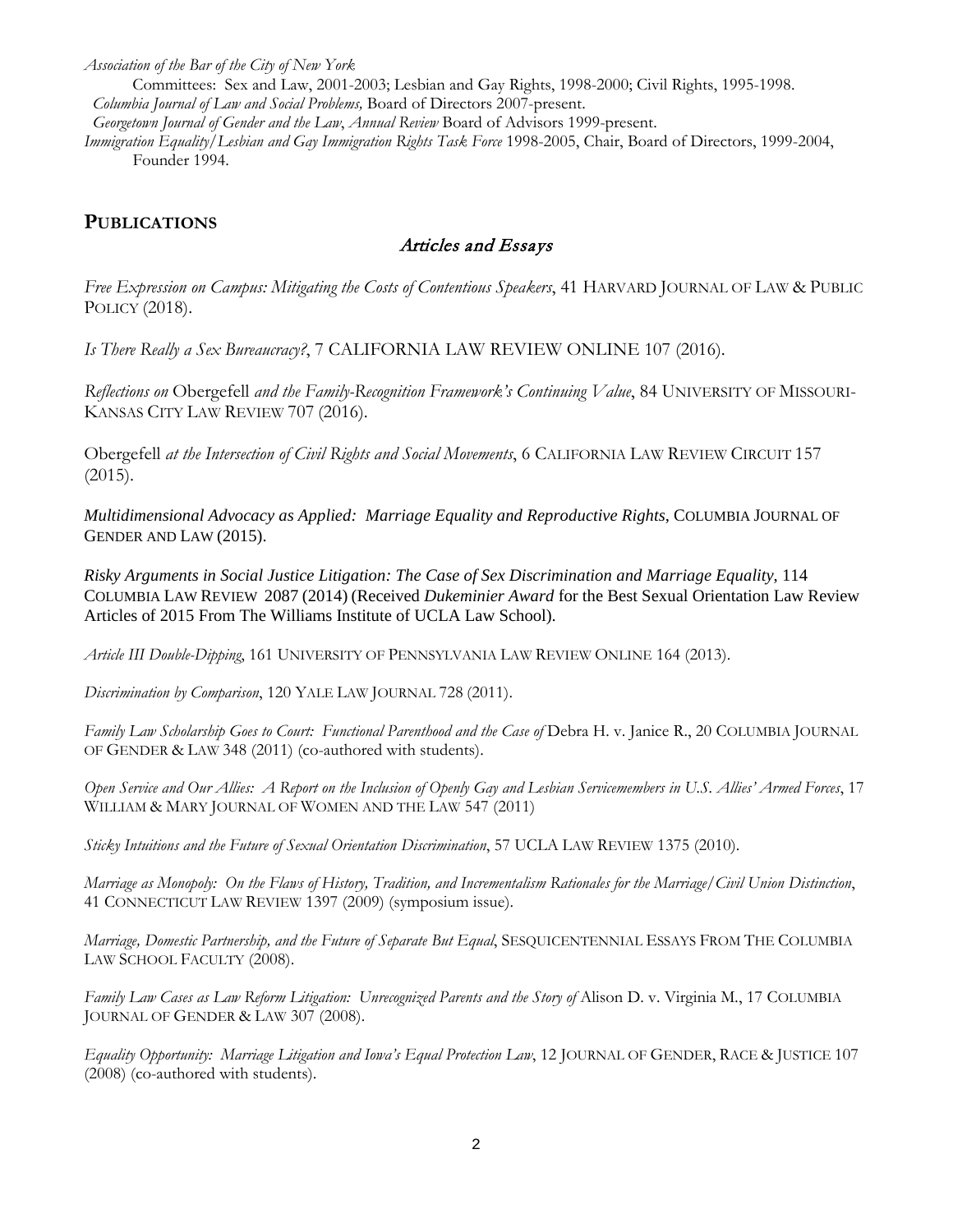*Intuition, Morals, and the Legal Conversation About Gay Rights*, 32 NOVA LAW REVIEW 523 (2008) (Leo C. Goodwin Symposium Lecture).

*Constitutional Tipping Points: Civil Rights, Social Change, and Fact-Based Adjudication*, 106 COLUMBIA LAW REVIEW 1955 (2006) (received *Dukeminier Award* for the best sexual orientation law review articles of 2006 from the Williams Institute of UCLA Law School).

*A Historical Guide To The Future Of Marriage For Same-Sex Couples*, 15 COLUMBIA JOURNAL OF GENDER & LAW 249 (2006).

Lawrence & The Road From Liberation to Equality, 46 SOUTH TEXAS LAW REVIEW 309 (2004) (symposium issue).

*Morals-Based Justifications for Lawmaking Before and After* Lawrence v. Texas, 88 MINNESOTA LAW REVIEW 101 (2004) (received *Dukeminier Award* for the best sexual orientation law review articles of 2004 from the Williams Institute of UCLA Law School).

*Equality Without Tiers,* 77 SOUTHERN CALIFORNIA LAW REVIEW 101 (2004) (received Outstanding Scholarly Paper Award from the Association of American Law Schools).

*Thinking About Feminism, Social Justice, and the Place of Feminist Law Journals: A Letter to the Editors,* 12 COLUMBIA JOURNAL OF GENDER AND LAW 582 (2003).

*On Making Anti-Essentialist and Social Constructionist Arguments in Court,* 81 OREGON LAW REVIEW 629 (2002).

*Foreword: Personal Harms and Political Inequities*, 1 GEORGETOWN JOURNAL OF GENDER AND THE LAW 197 (2000).

*Gay Rights Through the Looking Glass: Politics, Morality and the Trial of Colorado's Amendment 2,* 21 FORDHAM URBAN LAW JOURNAL 1057 (1994).

*Facing the Challenge: A Lawyer's Response to Anti-Gay Initiatives*, 55 OHIO STATE LAW JOURNAL 665 (1994).

*Give Me Liberty or Give Me Death: Political Asylum and the Global Persecution of Lesbians and Gay Men,*26 CORNELL INTERNATIONAL LAW JOURNAL 605 (1993) (cited by several federal courts).

*In Pursuit of Workplace Rights: Household Workers and a Conflict of Laws*, 3 YALE JOURNAL OF LAW AND FEMINISM 63 (1990).

*Nicaragua: United States Assistance to the Nicaraguan Human Rights Association and the Nicaraguan Resistance,* 1 HARVARD HUMAN RIGHTS YEARBOOK 260 (1988) (co-author).

## Book Chapters

*"Not Tonight Dear – It's a Felony":* Lawrence v. Texas *and the Path to Marriage Equality*, in LOVE UNITES US: WINNING THE FREEDOM TO MARRY IN AMERICA (The New Press 2016)

*The Employment Non-Discrimination Act: Its Scope, History, and Prospects,* in Gender Identity and Sexual Orientation Discrimination in the Workplace: A Practical Guide (co-authored) (Bureau of National Affairs 2014)

*Introduction*, in SEXUALITY AND EQUALITY LAW (Ashgate 2013)

*Why Marriage?*, in MARRIAGE AT A CROSSROADS (Cambridge University Press 2012)

*Intuition and Feminist Constitutionalism*, in FEMINIST CONSTITUTIONALISM (Cambridge University Press 2012)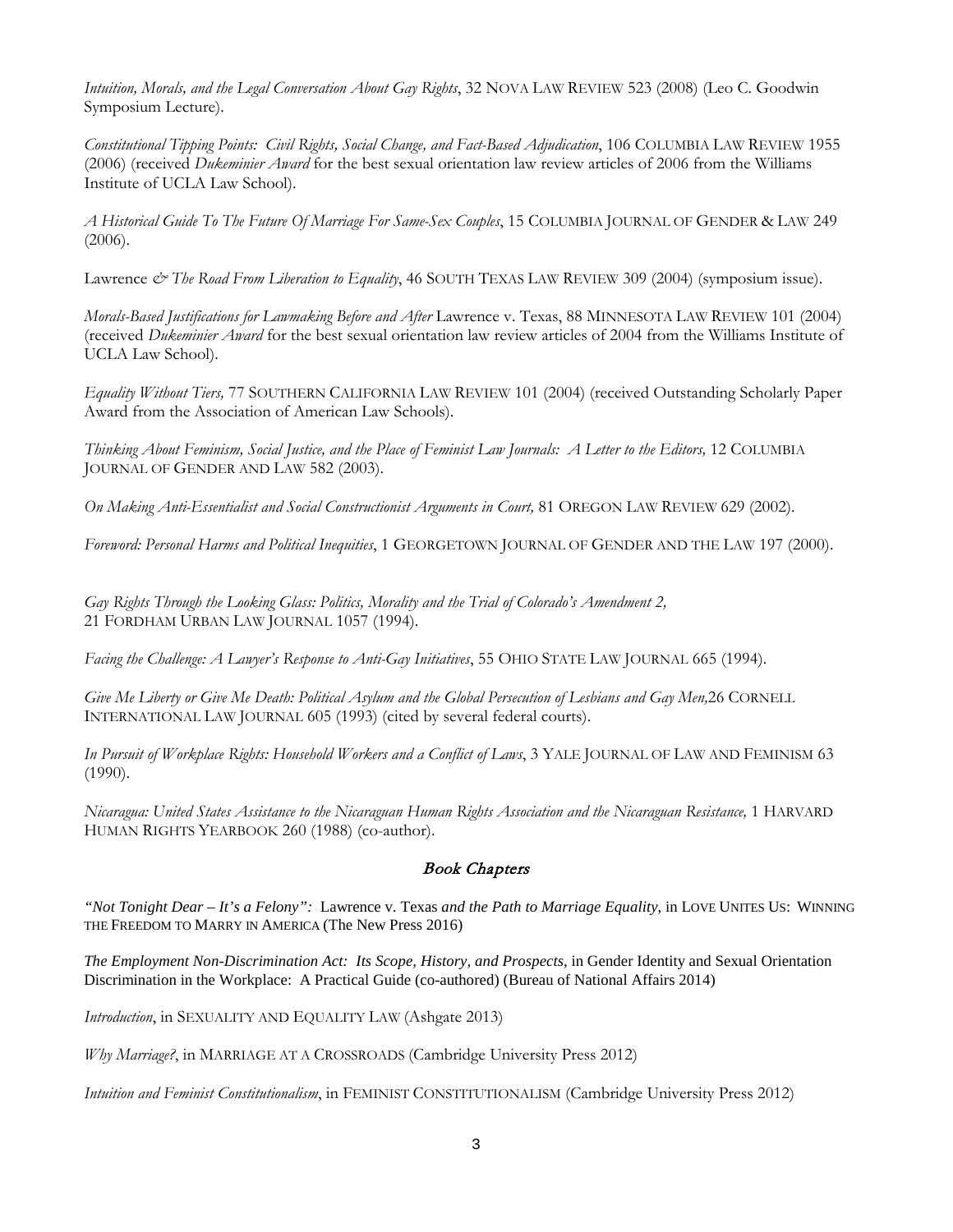Categorical Instability: Identity-Based Discrimination and the Barriers to Complexity, in INTERSECTIONALITY AND EU NON-DISCRIMINATION LAW (Ashgate 2011)

*Intuition as Axiological Source: A Case Study from Gay Rights*, in CONSTITUTIONAL TOPOGRAPHY: VALUES AND CONSTITUTIONS (Eleven International Publishing 2010).

*Intersectionality in Theory and Practice*, in INTERSECTIONALITY AND BEYOND: LAW, POWER, AND THE POLITICS OF LOCATION (Routledge-Cavendish Press) (2009).

Litigating Law Reform: Unrecognized Parents and the Story of Alison D. v. Virginia M., FAMILY LAW STORIES (2008).

### Books

STRANGERS TO THE LAW: GAY PEOPLE ON TRIAL*,* University of Michigan Press (1998) (co-authored).

SEXUALITY AND EQUALITY LAW, in The Library of Essays on Equality and Anti-Discrimination Law (2013) (edited volume and edited larger series).

### **OTHER PUBLICATIONS**

*Numerous blog posts on HuffPo, National Law Journal, ScotusBlog, American Constitution Society, and elsewhere.*

*Costing Out Campus Speaker Restrictions,* Emerging Threats Series, Knight First Amendment Institute (November 2017)

*Clarity and Commitment*, in Room for Debate, N.Y. TIMES (December 2014)

*Unjust N.Y. law tears apart parent, child*, ALBANY TIMES UNION (February 2010) (op-ed co-authored with students).

*Europe's Modern Slave Trade*, EUROPEAN LAWYER MAGAZINE (January/February 2009).

*Sexual Harassment Law and Policy*, Entry in LGBTQ AMERICA TODAY (2009).

*Boy Scouts of America v. Dale*, Entry in the ENCYCLOPEDIA OF THE SUPREME COURT OF THE UNITED STATES (2008).

*Race, domestic violence and New York's ineffective Family Court law*, THE JOURNAL NEWS (May 2008).

*And Justice For All? Litigation, Politics, and the State of Marriage Equality Today*, in 1 ADVANCE: THE JOURNAL OF THE AMERICAN CONSTITUTION SOCIETY ISSUE GROUPS 33 (2007).

*Decision on Gay Marriage is Absurd*, Oped in NEWSDAY, July 2006.

*Marriage Equality in New Jersey?,* NEW JERSEY LAWYER, April 2005.

# **JUDICIAL TRAINING**

Sexual Orientation Law: Adoption, Custody, and Visitation for Lesbians and Gay Men, The New York State Judicial Institute, May 2007.

Sexual Orientation and Family Law: Issues from In and Out of State, New Jersey Judicial Training Institute, November 2006.

## **SELECT PRESENTATIONS**

Free Speech and University Communities, Federalist Society National Student Symposium, March 2017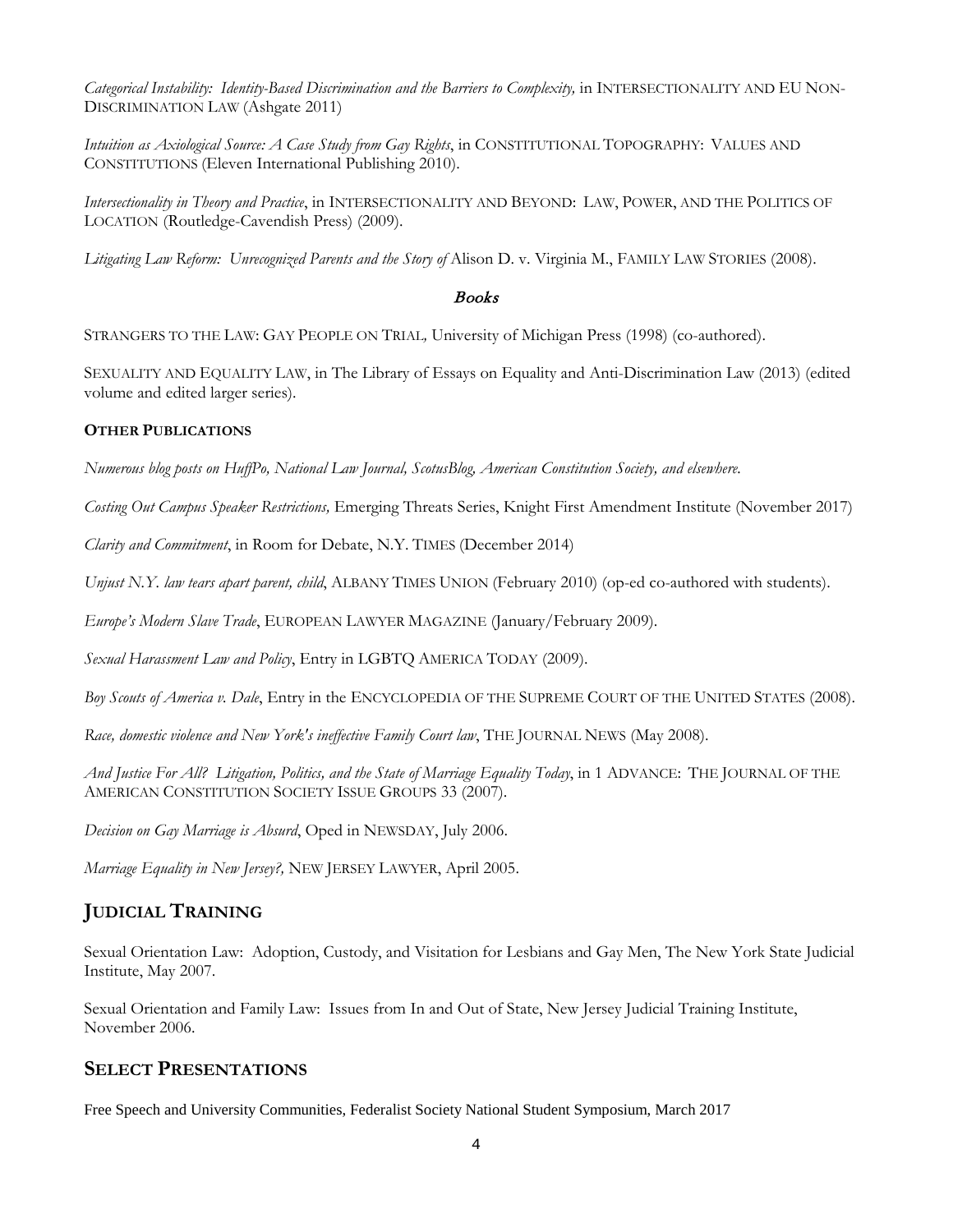On Dignity and Social Justice Claims, Dignity, the Constitution and Social Policy, University of Florida Law School, February 2017.

Intersectionality's persistent challenge to anti-discrimination law: the problem of the comparator (Keynote Address), Equinet Conference: Diverse, Inclusive and Equal: Innovating at the intersections of gender equality, Belgium, December 2016.

Is There Really a Sex Bureaucracy?, Workshop on Regulation of Family, Sex and Gender, University of Chicago Law School, October 2016.

Multidimensional Advocacy, Marriage Equality, and Reproductive Rights, Fordham Law School Legal Theory Workshop, March 2015.

Civil Rights, ENDA and Other Anti-Discrimination Legislation, Plenary Session, AALS Midyear Meeting on Sexual Orientation and Gender Identity Issues, June 2014.

"Evolving Equality," presented at *Civil Rights and Civil Justice: Fifty Years after Gideon v. Wainwright,* University of Minnesota Law School, October 2013.

"Sex and Marriage," presented at Stanford Symposium on Marriage Equality, Stanford Law School, October 2013.

"On the Front Lines of Law Reform," presented at Celebration 60, Harvard Law School, September 2013.

"Marriage Litigation and the Sex Discrimination Claim," presented at "*Lawrence + 10,"* a Williams Institute Symposium at UCLA Law School, April 2013.

LGBTQ Refugees and US Immigration Policy," presented at Hamilton College, September 2013.

"Functional Motherhood: Bridging Law and Lived Experience," presented at "Deconstructing and Reconstructing 'Mother,'" Columbia University, April 2012.

"Intervenors/Intervention," presented at Defense of Marriage Act: Law, Policy, and the Future of Marriage, Fordham Law School, March 2012.

"What is Gender and Sexuality Law?" presented at the Association of American Law Schools Workshop on Women Rethinking Equality, June 2011.

"Is it Getting Better? LGBTQ and Gender-Based Harassment, Bullying and Cyberbullying at School and in the Workplace," presented at the United States Department of Education, Office of Civil Rights Civil Rights Roundtable Conference, June 2011.

"GenderJustice," presented at West Point Center for the Rule of Law, April 2011.

"Why Marriage?," presented at Marriage at a Crossroads, Columbia Law School, February 2011.

"Discrimination by Comparison," presented at faculty workshops at Columbia and Vanderbilt Law Schools, 2009 and 2010.

"Sticky Intuitions and the Future of Sexual Orientation Discrimination," presented at Sexuality and Gender Law: Assessing the Field, Envisioning the Future, UCLA School of Law, February 2010.

"Categorical Instability: Identity-Based Discrimination and the Barriers to Complexity," presented in a plenary session of the Second European Conference on Multidimensional Equality Law, University of Leeds School of Law, England, March 2009. Also presented at faculty workshops at American University, Hofstra Law School, and CUNY Law School from January through March, 2009.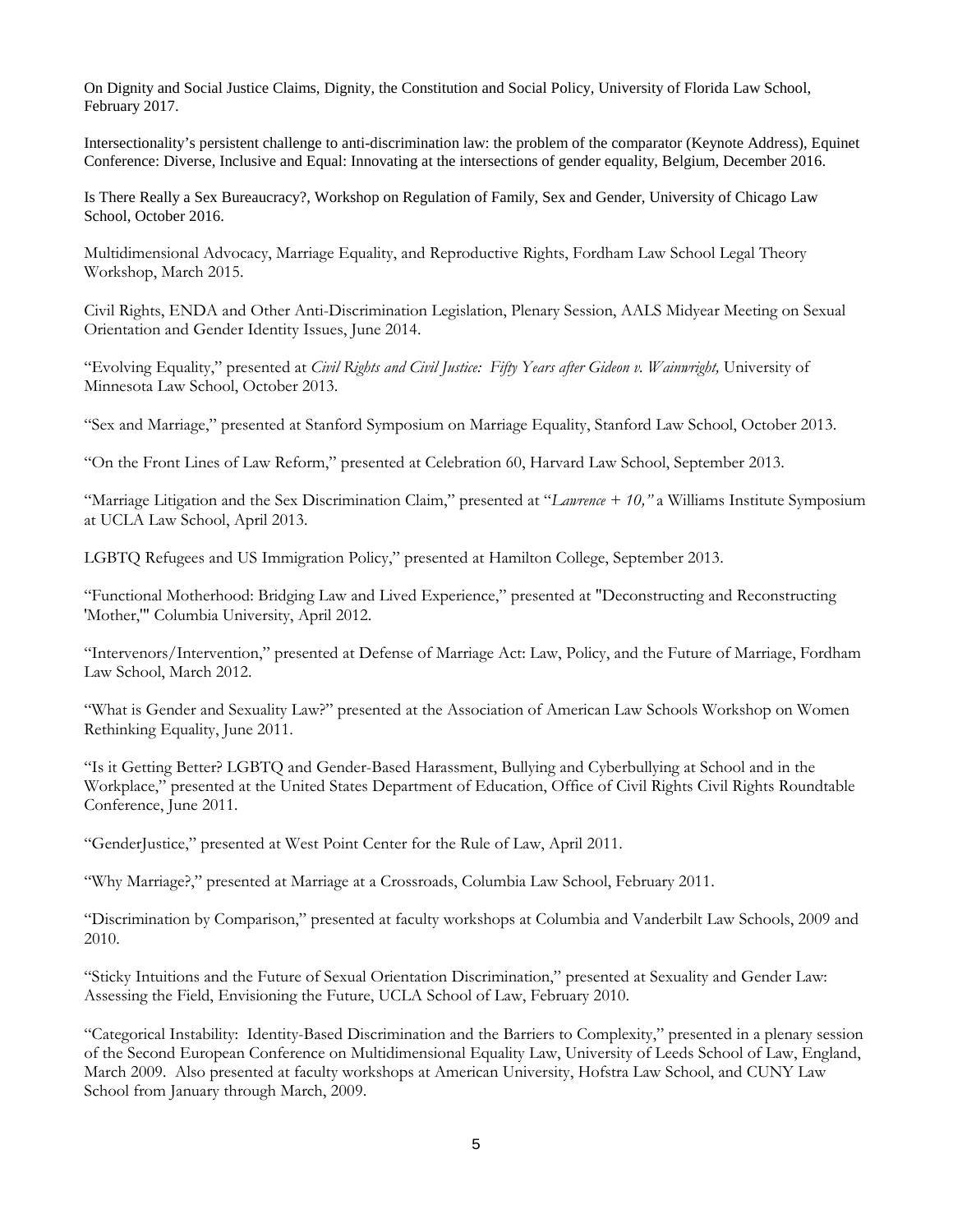"Intuition and Feminist Constitutionalism," presented at the Feminist Constitutionalism Conference, Queen's College, Canada, February 2009.

"Employment Discrimination and the Broader Web of GLBT Rights," presented at the Association of American Law Schools Annual Conference, January 2009.

"Are LGBT Rights 'Civil Rights?' Intersections and Disconnections in Movements for LGBT, Racial and Ethnic Equality," Association of the Bar of the City of New York, May 2008.

"Intersex Infants and the Law," presented at Cardozo Law School, April 2008.

"Intersectionality in Theory and Practice," presented at the Hofstra Law School Colloquium on Gender, Law, and Public Policy, November 2007.

"Evolving Norms of Gender and Sexuality," presented at a plenary session of the Annual Conference of the National Association of Women Judges, November 2007.

"Gender and Sexuality Law Advocacy," presented at the International Clinical Legal Education and Legal Profession Forum, Peking University Law School, Beijing, China, August 2007.

"Separate But Equal: Signaling, Equality, and Dignity," presented at The Future of Separate But Equal Across Race, Sex, and Sexual Orientation, at Law and Society in the 21st Century, Humboldt University, Berlin, July 2007.

"The State of Our Unions: Marriage in the Court and on the Ground," at Equality Forum, Philadelphia, PA, May 2007.

"(How) Does Morality Matter?," presented at "Rights and Wrongs: Morality in the Gay Marriage Debate," Georgetown Journal of Gender and the Law Symposium, February 2007.

"The Path to Employment Rights for GLBT People," Rebellious Lawyering, Yale Law School, February 2007.

"Putting Marriage in Context: Marriage Litigation and the Art of Persuasion," presented at Legal Perspectives on Marriage Equality, Tulane Law School, January 2007.

"Social Justice Movements, Legal Change, and the Complexity of Subordination," presented at Critical Race Theory: Law, Culture, and Policy, Washington College of Law, American University, April 2006.

- "History Lessons for the Future of Marriage for Same-Sex Couples," presented at the annual symposium of the Columbia Journal of Gender and Law, February 2006.
- "Constitutional Adjudication, Civil Rights, and Social Change," presented at workshops at Brooklyn, Columbia, Fordham, Harvard, Hofstra, and Harvard Law Schools, 2005-06.
- Contemporary Battles over Sexual Orientation, Adoption, and Custody, presented at the American Constitution Society Annual Conference, July 2005.
- "Parallel Lives: Intersections in Women's and Lesbian Rights Jurisprudence?" presented at "Theorizing Intersectionality," Keele University, England, May 2005.

"Equality at the Crossroads: Reflections on the Lesbian, Gay, Bisexual and Transgender Civil Rights Movement," presented at the Association of the Bar of the City of New York, May 2005.

"Constitutional Adjudication and Social Change," presented at the Faculty Workshop of Columbia Law School, April 2005.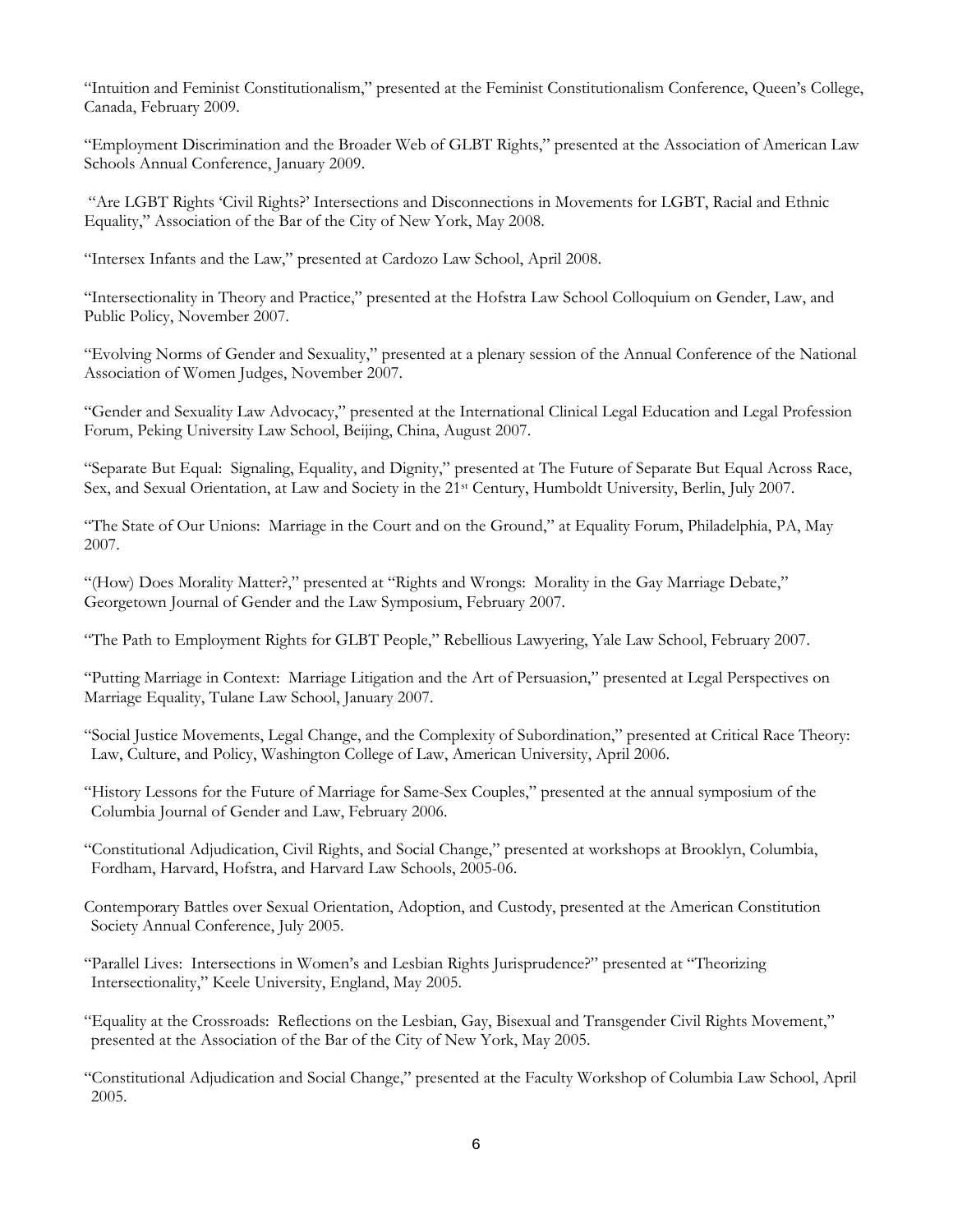"Contemporary Lesbian and Gay Family Law in the United States," presented at "The New Gay 'Radicalism:' Parenting and Gay Rights, Columbia Law School, April 2005.

Participant in the "Living With Lawrence" Roundtable, Georgetown Law School, March 2005.

"The Irrationality of Marriage Exclusion Rationales," presented at Life After *Lawrence*: The State of Marriage Equality In America Today, Fordham Law School, January 2005.

"Questioning the Arguments We Don't Make: The Sex Discrimination Argument for Lesbian and Gay Parental Rights," presented at a Symposium in Honor of the Work of Ruthann Robson, CUNY Law School, November 2004.

Equal Rights or Special Rights? Equality Theory, Same-Sex Marriage, and the Repeal of Article XII, University of Cincinnati Law School, October 2004.

"A Comparative Perspective on Lesbian and Gay Custody Jurisprudence," presented at a Social Justice Initiatives Program on Defending the Rights of a Lesbian Mother in Chile, Columbia Law School, September 2004.

*Lawrence v. Texas* as a Legacy of *Brown*, presented at Commemorating *Brown*/ Celebrating *Grutter* and *Lawrence*, a plenary session of the AALS Conference on Clinical Legal Education, San Diego, CA, May 2004.

*Brown*, *Lawrence*, and the Meaning of Equality, presented at Equality Through the Courts: *Brown v. Board of Education* at 50, Fordham Law School, April 2004.

"Defining the Contours of Sex Though the Lens of Employment Discrimination," presented at the Women's Rights Law Reporter Symposium on From the Margins to the Mainstream: Examining the Impact of Non-Traditional Families and Identities on the Law, Rutgers Law School-Newark, April 2004.

"Blended Identities," presented at the Twentieth Anniversary Celebration of the Feminism and Legal Theory Project, American University Washington College of Law, March 2004.

"Morality, Emotion, and the Law," presented at Emotion and the Law, the Harvard Women's Law Journal Annual Conference, Harvard Law School, March 2004.

"Thinking About Sexual Freedom: *Lawrence v. Texas*, Janet Jackson, and Where Do We Go From Here?," presented at the South Texas College of Law, Law Review symposium, February 2004.

"Morals-Based Justifications for Lawmaking," presented at the University of Minnesota Law Review annual symposium, University of Minnesota Law School, November 2003.

"Early Fallout from *Lawrence v. Texas*," presented at the *"*State of the Movement Town Hall: The End of Sodomy Laws and the Battle for Marriage Rights," New York, September 2003.

"Progress at Last? Equal Rights for Gay, Lesbian, Bisexual and Transgender People," presented at the American Constitution Society Annual Conference, August 2003.

"Parallel Lives: A Critical Comparison of Feminist and Lesbian Jurisprudence," presented at Taking Stock: Women of All Colors in Law School, a joint workshop of the AALS and ABA, June 2003.

Legal Narratives: Talking About Sexuality and Law, presented at Sexual Rights: What We Can Show and Tell?, a roundtable organized by the Program for the Study of Sexuality, Gender, Health & Human Rights at Columbia University, June 2003.

"Equality Without Tiers - Thinking About Equality Arguments in Lawrence v. Texas," presented at Boston College School of Law, April 2003.